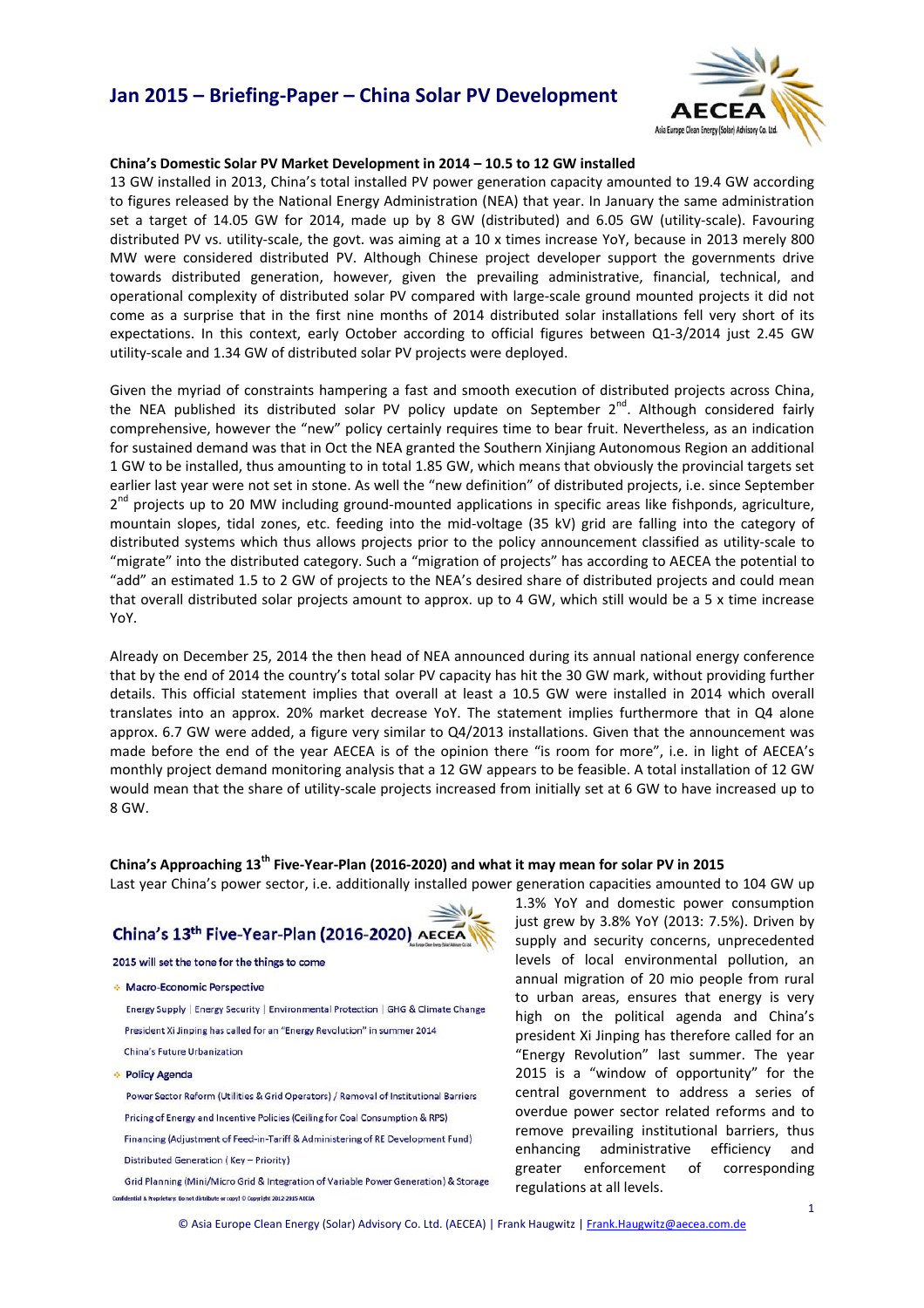# **Jan 2015 – Briefing‐Paper – China Solar PV Development**



AECEA is of the opinion that during 2015 a number of far reaching solar PV related decisions will be taken and may include the following like the setting of future FIT levels and its annul/bi-annual degression, further increase of RE power surcharge, the promotion of a domestic carbon emission trading scheme as an additional financial tool, guidance on annual or mid-term installation targets, further fine-tuning of distributed generation related support policies. The latter, perhaps in an attempt to demonstrate its political commitment the NEA decided in late December to increase the number of national demonstration zones for distributed solar PV from 18 to 30 whereas increasing the target to 3.55 GW to be realized by the end of 2015.

### Zhejiang's Xiuzhou PV High-Tech Industrial Development Zone is taking the lead in promoting distributed PV

Early January AECEA was invited to attend the  $2^{nd}$  Anniversary of the Xiuzhou PV High-Tech Industrial Development Zone located in Jiaxing, Zhejiang Province. Established in December 2012 the "PV Industrial Park" with a size of approx.  $14 \text{ km}^2$  has an estimated rooftop space of 2-3 Mio m<sup>2</sup> considered large enough to accommodate the PV Industrial Park's target of 200 MW installed solar PV power generation capacity by the end of 2015. Currently the PV Industrial Park is home to 30 PV manufacturers and 61 MW of installed solar PV with the single largest rooftop project featuring 10 MW. A cloud based software programme is monitoring approx. 60% of all installed systems. Since its establishment





tury: Do not distribute or copy! © Copyright 2012-2015 AECEA

the administration of the PV Industrial Park has released a series of support policies designed to specifically promote distributed solar PV across its jurisdiction. As of today, project developers can benefit four‐fold, i.e. are eligible to receive national, provincial, city-level, and industry park subsidies, thus making the Xiuzhou PV Industry Park one of the most attractive area for distributed solar PV across the country. The Park's aggressiveness to promote distributed solar PV gained nationwide attention and as a result was declared a "National Model" by the National Energy Administration after holding a national PV conference in Jiaxing last year August. Until recently the focus of the Park was primarily on solar PV manufacturing and local deployment. In the coming two years the Park plans to intensify its efforts on electrical energy storage, building material incl. BIPV and smart energy solutions.

**AECEA** 

### **AECEA's Asia Country Watch‐List "Indonesia"**

### Asia Country Watch-List - Indonesia

January 2015 Removal of Fuel Subsidies Encourages PV Deployment



Today Indonesia is the world largest coal exporter by weight and exports approx. 75% of its domestic production. However, as the largest economy in South‐East Asia, Indonesia is currently reorienting its energy production from serving primarily export markets to serve its growing domestic needs. Currently existing power generation capacity amounts to approx. 45 GW. The govt. has set a goal that 90% of all households will have electricity by 2020. In this context already in 2006 the govt. decided to add 20 GW of power generation capacity with a first phase of 10 GW (coal‐ based) and 10 GW (gas, geothermal and other renewables).